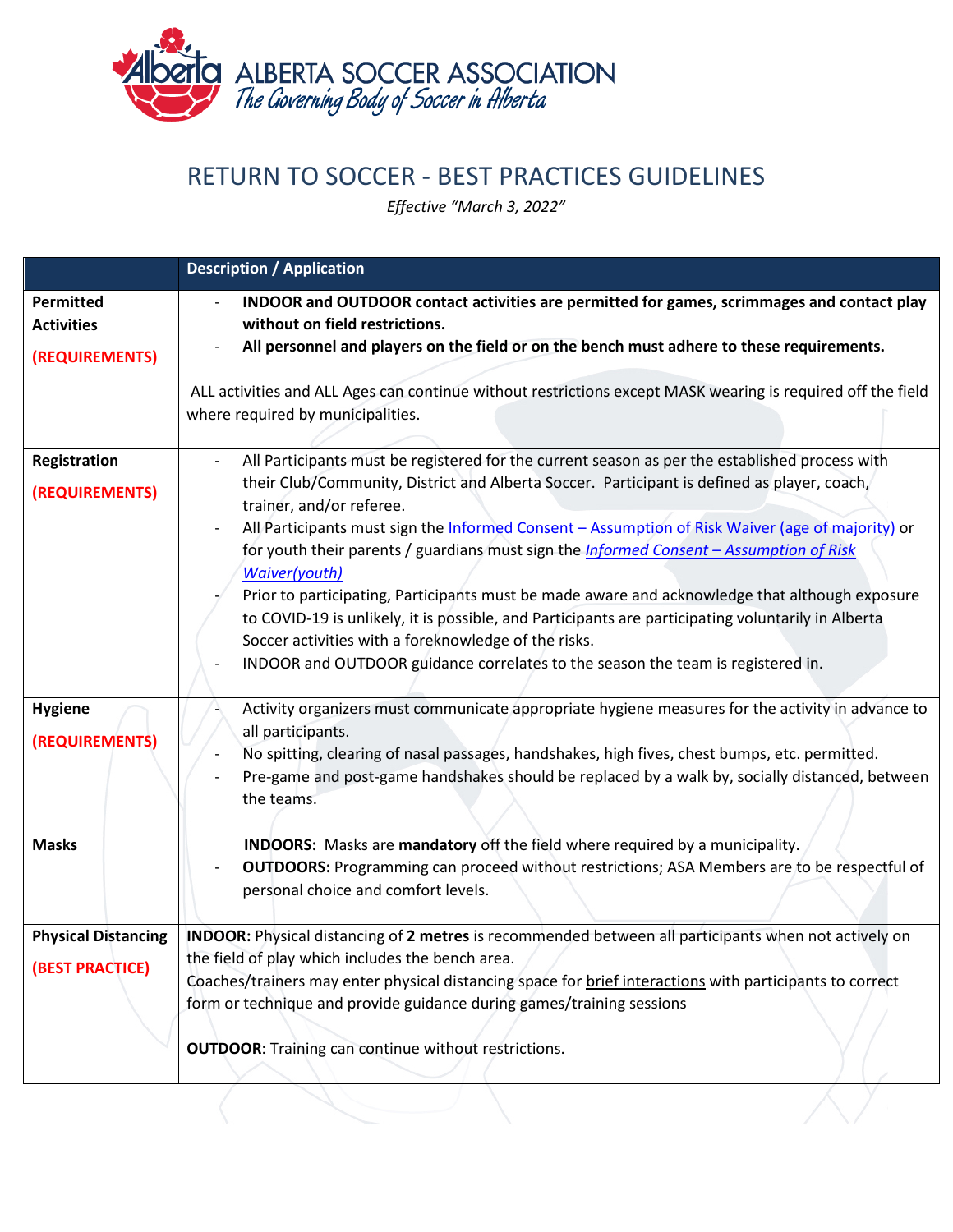|                                                                   | <b>Description / Application</b>                                                                                                                                                                                                                                                                                                                                                                                                                                                                                                                                                                                                                                                                                                                                                                                                                                                         |
|-------------------------------------------------------------------|------------------------------------------------------------------------------------------------------------------------------------------------------------------------------------------------------------------------------------------------------------------------------------------------------------------------------------------------------------------------------------------------------------------------------------------------------------------------------------------------------------------------------------------------------------------------------------------------------------------------------------------------------------------------------------------------------------------------------------------------------------------------------------------------------------------------------------------------------------------------------------------|
| <b>Screening &amp;</b><br><b>Response Plan</b><br>(BEST PRACTICE) | <b>INDOOR:</b> Individuals exhibiting COVID-19 symptoms may not participate in games or training.<br>Rapid Response plans are required to ensure the safe isolation of and swift departure from the<br>$\overline{\phantom{a}}$<br>facility of a Participant who becomes sick (symptomatic) while participating in a group session.<br><b>OUTDOOR:</b> Training can continue without restrictions                                                                                                                                                                                                                                                                                                                                                                                                                                                                                        |
| <b>Equipment</b><br><b>(BEST PRACTICES)</b>                       | All shared equipment should be cleaned and sanitized before and after each group training session or<br>game.<br>Equipment cleaning is the responsibility of the home team when participating in games. Games<br>balls should be sanitized before they are provided to the referee and sanitized during stoppages in<br>play, if possible, including halftime.<br>Equipment including, but not limited to, balls, cones, pinnies (bibs), pop up goals and corner flags.<br>$\overline{\phantom{a}}$<br>Recommend that one individual be assigned responsibility for management of equipment.<br>$\overline{\phantom{a}}$<br>Goalkeeper gloves cannot be shared                                                                                                                                                                                                                           |
| <b>Scheduling</b><br><b>(BEST PRACTICES)</b>                      | Training sessions should be scheduled and approved by a Club, and/or District.<br>$\overline{\phantom{a}}$<br>All INDOOR training schedules and attendance lists should be shared with Club and/or District for<br>contact tracing purposes.<br>A training group must have:<br>Two coaches (minimum) for all youth sessions and/or sessions where youth are present -<br>$\bullet$<br>both registered and meeting <i>minimum standards</i> outlined in the section "Coaches with<br>players 18 Years and under"<br>Games/Training must be scheduled to allow sufficient time between activities to allow for:<br>the sanitization of all shared equipment,<br>$\bullet$<br>the coach to wash or sanitize hands if participating in subsequent training sessions,<br>$\bullet$<br>physical distancing of 2 meters to be maintained during entry & exit of training/facility.<br>$\bullet$ |
| <b>Travel &amp;</b><br><b>Tournaments</b><br>(REQUIREMENT)        | Travel within the province for games against registered opponents is allowed.<br>$\overline{\phantom{a}}$<br>Travel out of the Province is subject to restrictions in both provinces and should be reviewed.<br>$\overline{\phantom{a}}$<br><b>INDOOR</b> Tournaments are permitted at all age groups<br>$\overline{\phantom{a}}$<br><b>OUTDOOR</b> Tournaments are allowed at all age groups.<br>Facility requirements MUST be adhered to as per below.                                                                                                                                                                                                                                                                                                                                                                                                                                 |
| <b>Referees</b><br>(REQUIREMENT)                                  | ALL Interaction with referees should be limited and kept to 2 meters distancing at all times with<br>the following exceptions:<br>Pre-game exchange of game sheets.<br>In-game situations like wall management, free kick management, drop ball management or other<br>management decisions as determined by the Referee.<br>This does not include players moving past the Referee in the run of play to challenge for the ball,<br>mark a player or other natural movements during open play.<br>Any participant who intentionally breach the 2 meters distance during the game to interact with<br>the referee will be subject to the appropriate discipline action including warnings, Yellow Cards<br>and Red Cards or <b>ASA Discipline</b> as applicable.                                                                                                                          |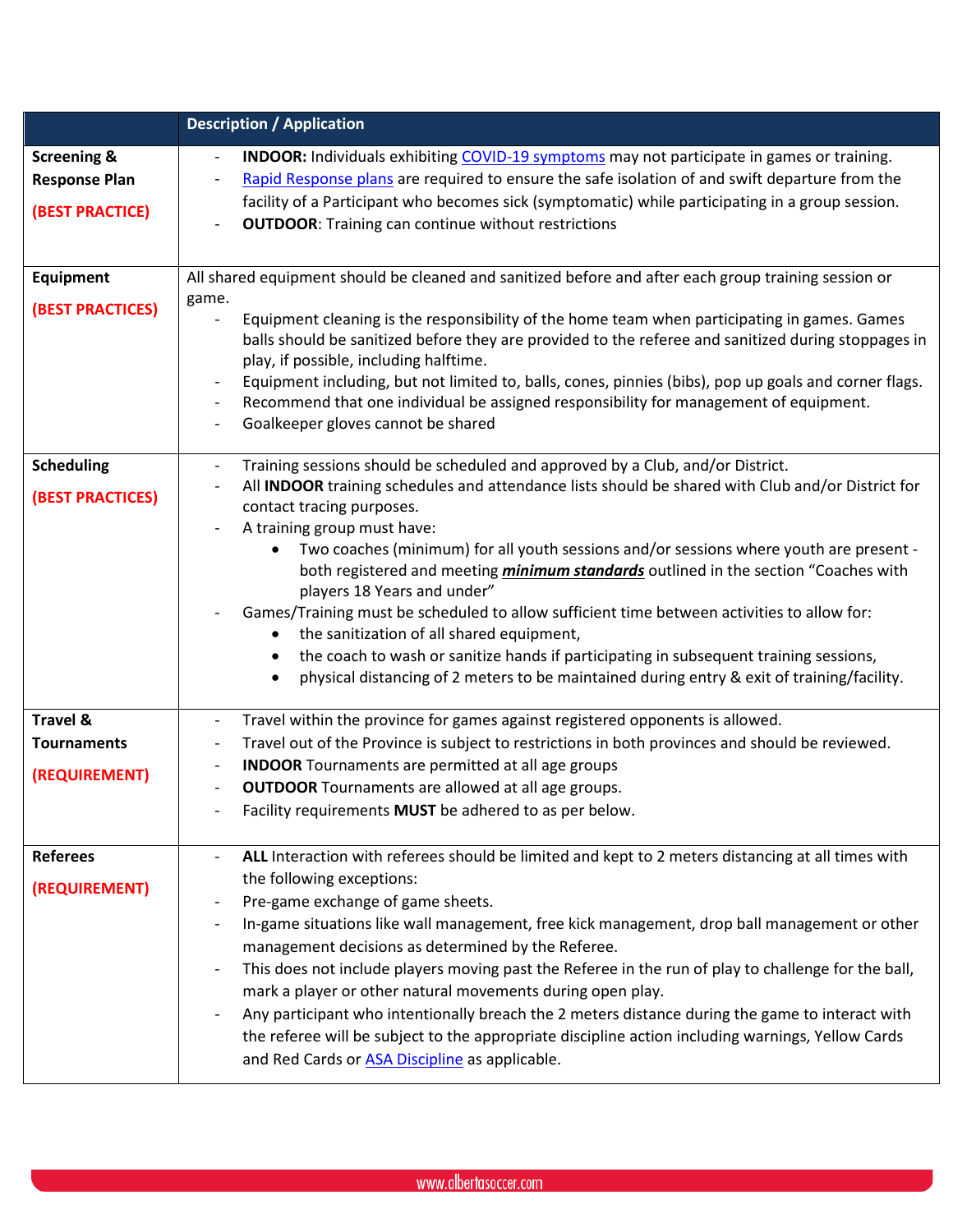|                                                                         | <b>Description / Application</b>                                                                                                                                                                                                                                                                                                                                                                                                                                                                                                                                                                                                                                                                                                      |
|-------------------------------------------------------------------------|---------------------------------------------------------------------------------------------------------------------------------------------------------------------------------------------------------------------------------------------------------------------------------------------------------------------------------------------------------------------------------------------------------------------------------------------------------------------------------------------------------------------------------------------------------------------------------------------------------------------------------------------------------------------------------------------------------------------------------------|
| <b>Coaches with</b><br>players 18 years<br>and under<br>(REQUIREMENT)   | A minimum of two coaches 18 yrs+ must be present and participating in the group. All coaches<br>MUST have a valid CPIC including Vulnerable Sector Search on file with their district / club.<br>It is recommended that at least one coach per group be trained, at minimum, at the appropriate<br>NCCP Coaching level.<br>For the safe training of players under the age of 18 years, the following safety requirements must be met:<br>Rule of Two maintained at all training sessions<br>Including at least one coach who is of the same gender as the players<br>$\bullet$                                                                                                                                                        |
| <b>Players and Team</b><br><b>Staff</b><br><b>(BEST PRACTICES)</b>      | No loitering before or after games / training sessions for INDOOR.<br>No interacting with players or coaches not in your group while at the field/facility.<br>$\overline{\phantom{a}}$<br>Arrive no more than 10-15 minutes before access to field, dressed and ready to participate.                                                                                                                                                                                                                                                                                                                                                                                                                                                |
| <b>Spectators &amp;</b><br><b>Gatherings</b><br><b>(BEST PRACTICES)</b> | Spectators are permitted within the limits of gathering size, physical distancing requirements and<br>$\overline{\phantom{a}}$<br>subject to any additional facility and/or program restrictions.<br>No loitering before or after games / training sessions for INDOOR.<br>Spectator areas must allow for 2 metres distance to be maintained from players, coaches, and<br>referees AND allow 2 metres distance between spectators from different households.<br>The activity must comply with current gathering restrictions issued by Alberta Health Services.                                                                                                                                                                      |
| <b>Facility</b><br>(REQUIREMENT)                                        | All games/ training sessions must also adhere to safety protocols if implemented by the facility.<br>$\overline{\phantom{a}}$<br>All facility rules must be followed, including capacity limits, to meet Government of Alberta<br>Standards.<br>This document is supplementary and should be viewed as additional guidance to support facility<br>and regional requirements.<br>"Each facility and jurisdiction can determine the entry requirements to play sport and the<br>restrictions may differ at each facility"                                                                                                                                                                                                               |
| <b>Non-Compliance</b><br>(REQUIREMENT)                                  | As per ASA Rules & Regulations the following sanctions may be applied for non-compliance:<br>Appendix C:<br>5.2 Breach of ASA Health & Safety Protocols - including but not limited to the Covid-19 Safety<br>Guidelines, Canada Soccer Lightning Policy, Field Safety Checklist and Air Quality<br>Guidelines.<br>Individuals<br>a.<br>1. 1st Offence Minimum 1 Month and up to 1 Year Suspension<br>Must include a minimum \$100 Fine, and \$500 Bond<br>1.<br>2. 2nd Offence Lifetime Ban<br>b.<br>Clubs<br>1. 1st Offence Warning<br>2. 2nd Offence \$1,000 Fine and;<br>Discipline Hearing for consideration of sanctions against<br>1.<br>the Club, Club Leadership (President, ED, GM etc) and/or Board of<br><b>Directors</b> |